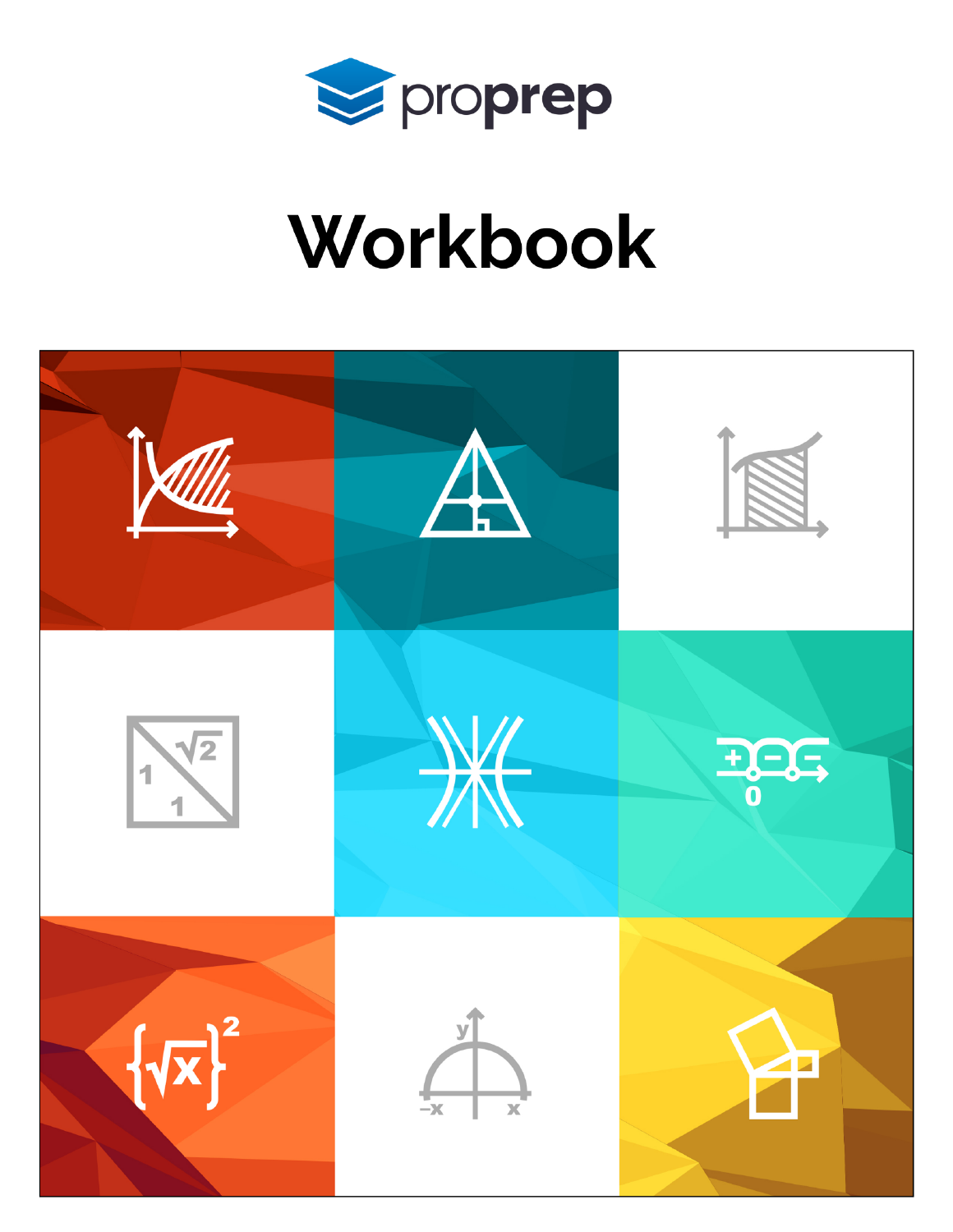### Table of Contents

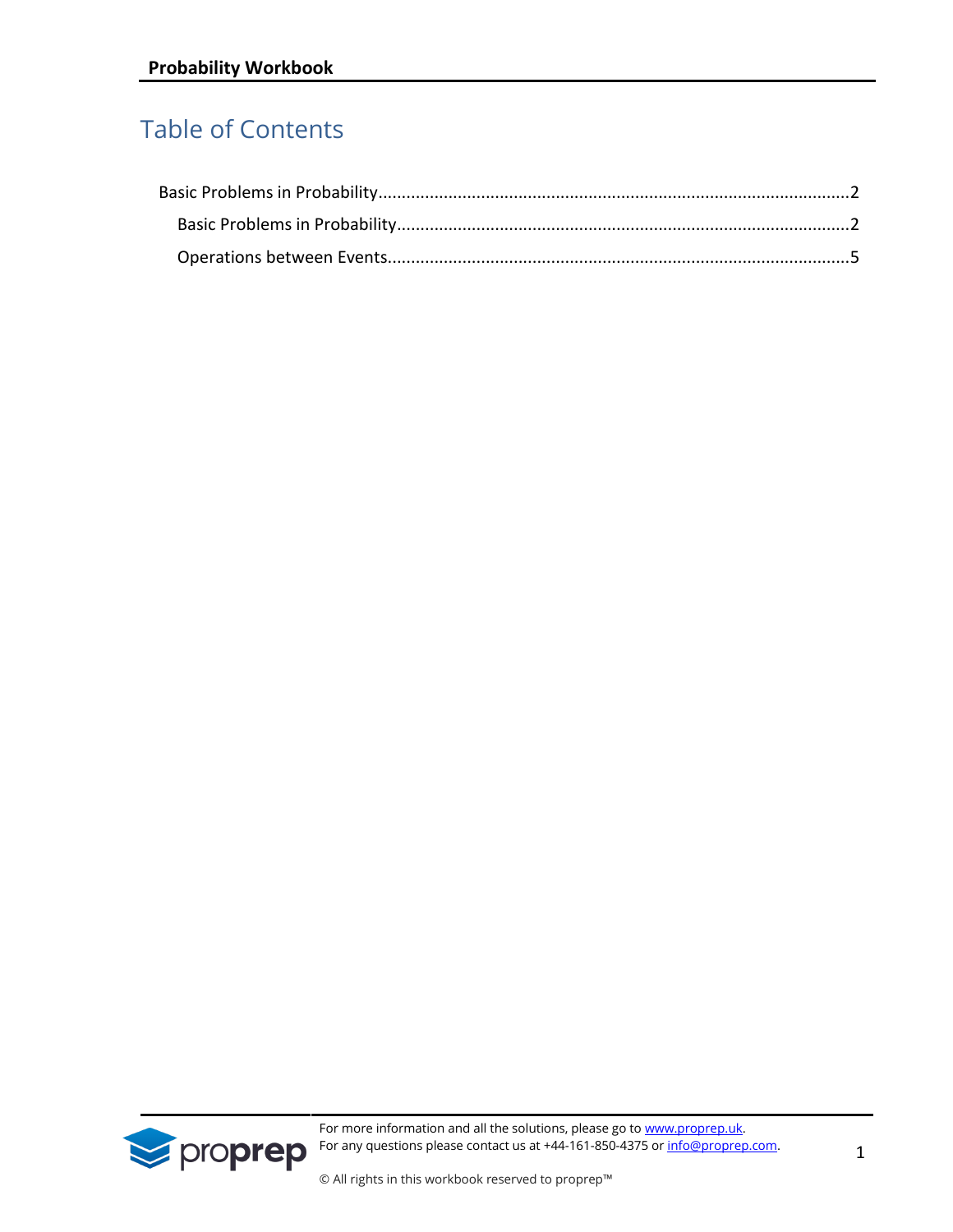## <span id="page-2-0"></span>**Basic Problems in Probability**

#### <span id="page-2-1"></span>**Basic Problems in Probability**

#### **Questions**

- **1)** A two-letter word is formed from the letters E, F, and  $G$  not necessarily a real word.
	- a. List all the possible words.
	- b. List all the cases for the events:
		- i.  $A$  The word contains the letter E.
		- ii.  $B A$ ll the letters in the word are different.
	- c. List the cases for event *A* .
- 2) A Pair of Dice is thrown.
	- a. List the sample space of the trial. Is the sample space symmetric?
	- b. List all the possibilities for the following events:
		- i. The sum of the results is 7.
		- ii. The product of the results is 12.
	- c. Calculate the chances of the events defined in b above.
- 3) A number from 0 to 9 is randomly selected.
	- What is the probability that the number is larger than 5?
	- What is the probability that the number is at most 3?
	- What is the probability that the number is odd?
- 4) The following table shows the distribution of families according to the number of TV sets that they own. A family is randomly selected.
	- a. What is the probability that the family does not own a TV set?
	- b. What is the probability that the family own at least 1 TV set?
	- c. What is the probability that the family own at least 3 TV sets?

| Number of<br><b>TV Sets</b> | Number of<br><b>Families</b> |
|-----------------------------|------------------------------|
| ი                           | 22                           |
|                             | 28                           |
| 2                           | 18                           |
| 3                           | 22                           |
|                             | 10                           |

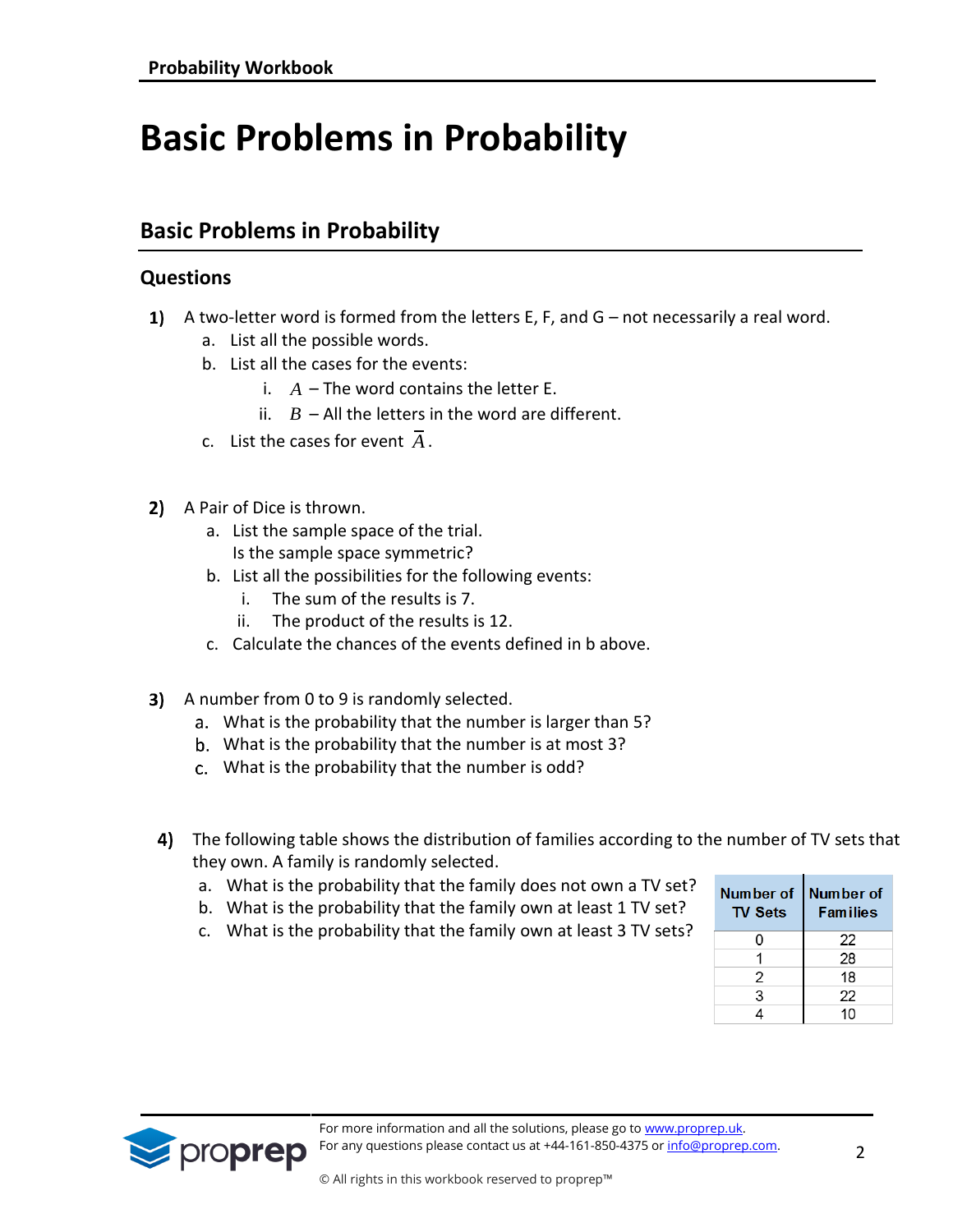- The following table shows the distribution of families by the number of cars that they own. A family is randomly selected.
	- a. What is the probability that the family does not own a car?
	- b. What is the probability that the family own at least 3 cars?
	- c. What is the probability that the family own than 3 cars?

| Number –<br>of Cars | Number of<br><b>Families</b> |
|---------------------|------------------------------|
| ი                   | 20                           |
| 1                   | 40                           |
| 2                   | 100                          |
| 3                   | 30                           |
| 4                   | 10                           |

- A fair coin (having heads on one side and tails on the other) is tossed three times.
	- a. List the sample space of the trial. Is the sample space symmetrical?
	- b. List all the possibilities for the following events:
		- $A$  Heads was thrown exactly once.
		- ii.  $D$  Tails was thrown at least once.
	- c. What is the complementary event of *D* ?
	- d. Calculate the chances of the events defined in sections b and c.

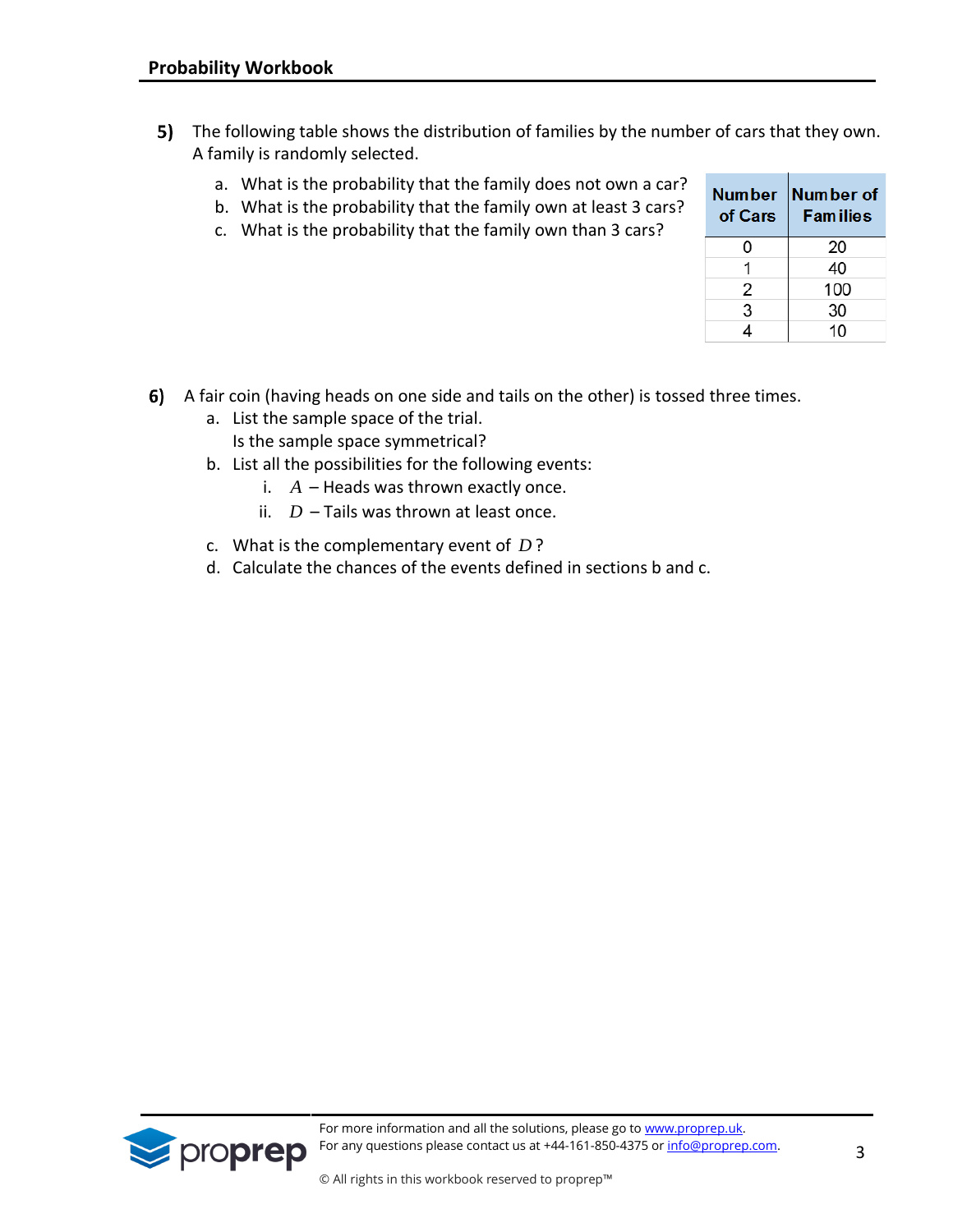#### **Answer Key**

**5 3 6 1 7 a.** 
$$
\Omega = \{EE, EF, EG, FE, FF, FG, GE, GF, GG\}
$$
  
\n**b.**  $A = \{EE, EF, EG, FE, GE\}$ ,  $B = \{EF, EG, FE, FG, GE, GF\}$   
\n**c.**  $\overline{A} = \{FF, FG, GF, GG\}$   
\n**2 7 8 1 9 1 10 11 12 13 14 15 16 17 18 19 10 10 10 10 10 10 10 10 10 10 10 10 10 10 10 10 10 10 10 10 10 10 10 10 10 10 10 10 10 10 10 10 10 10 10 10 10 10 10 10 10 10 10 10 10 10 10 10 10 10 10 10 10 10 10 10 10 10 10 10 10 10**

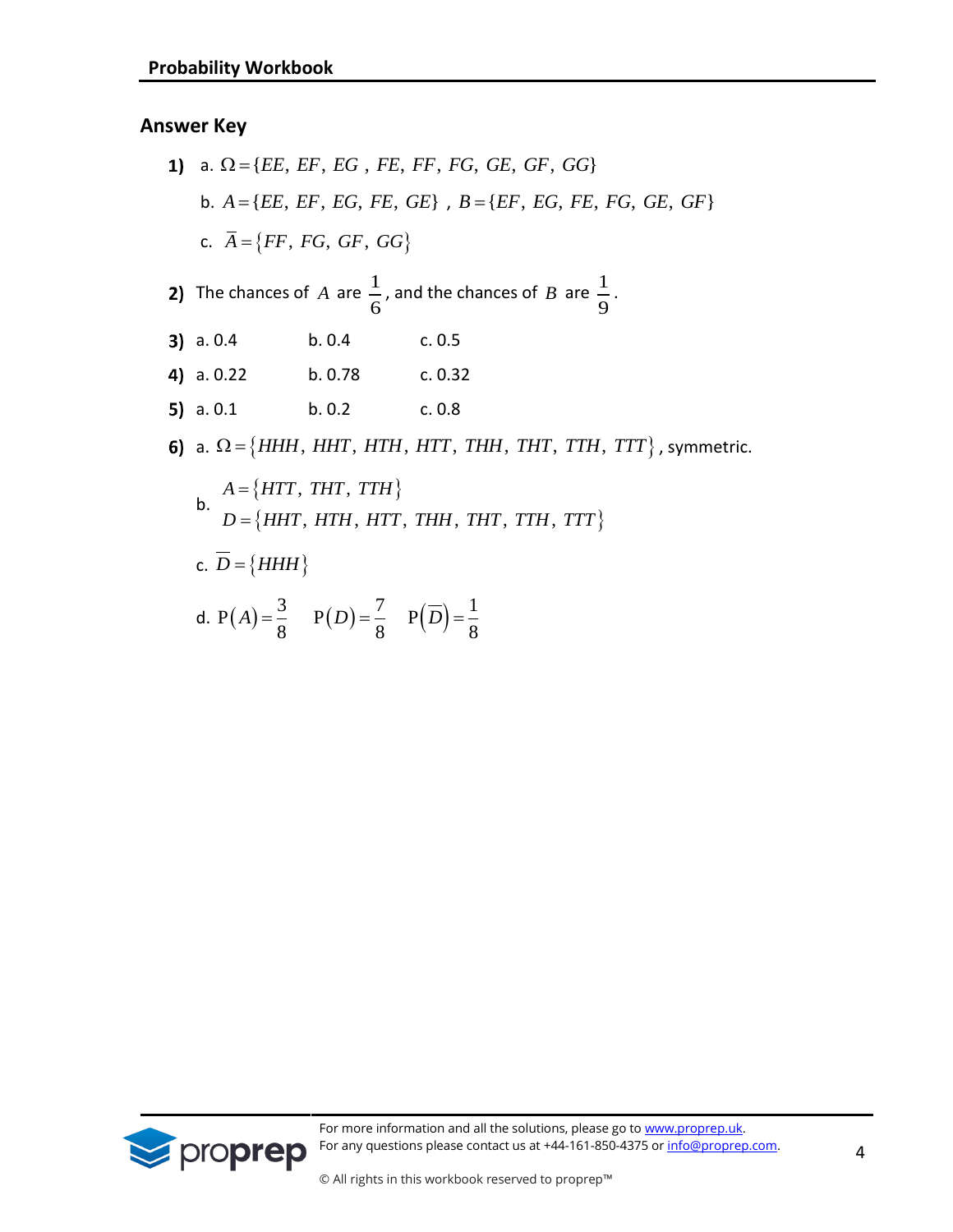#### <span id="page-5-0"></span>**Operations between Events**

#### **Questions**

- 1) A two-letter word is formed from the letters E, F, and G. The word does not necessarily have any meaning. We define the following events:
	- *A* The letter E is in the word.
	- $B -$ The two letters in the word are different.
		- a. List all the possible results in the intersection of *A* with *B* .
		- b. List all the possible results in the union of *A* with *B* .
- 2) A student takes two semester exams: one in Economics and one in Statistics. We define the following events:
	- *A* Passing the statistics exam.
	- *B* Passing the economics exam.

Using only the intersection of events, union of events, and complementary events, define the following events, and mark the appropriate area on the diagram.

- a. The student passed only the economics exam.
- b. The student passed only the statistics exam.
- c. The student passed both exams.
- d. The student passed at least one exam.
- e. The student failed both exams.
- f. The student failed the economics exam.
- You are asked to randomly select a digit (from 0-9). We define:
	- *A* The selection of an even number.
	- *B* The selection of a number less than 5.
		- a. List all the results of the following events:  $A$  ,  $B$  ,  $B$  ,  $A \cap B$  ,  $A \cup B$  .
		- b. Calculate the probabilities of all the events in the preceding section.
- Let  $\Omega$  denote the sample space and  $\varnothing$  denote the empty set.
	- Let A be an event in the sample space.

The solutions to the following defined events are either  $\, \Omega,\, \varnothing\, \mathit{or}\, A$  . Find the solution for each event:

| a. $\overline{A}$ |                    | b. $A \cap \varnothing$ | c. $A\cup\varnothing$ | d. $A \cap \Omega$       |
|-------------------|--------------------|-------------------------|-----------------------|--------------------------|
|                   | e. $A \cup \Omega$ | f. $A \cap A$           | g. $\varnothing$      | h. $A \cup \overline{A}$ |

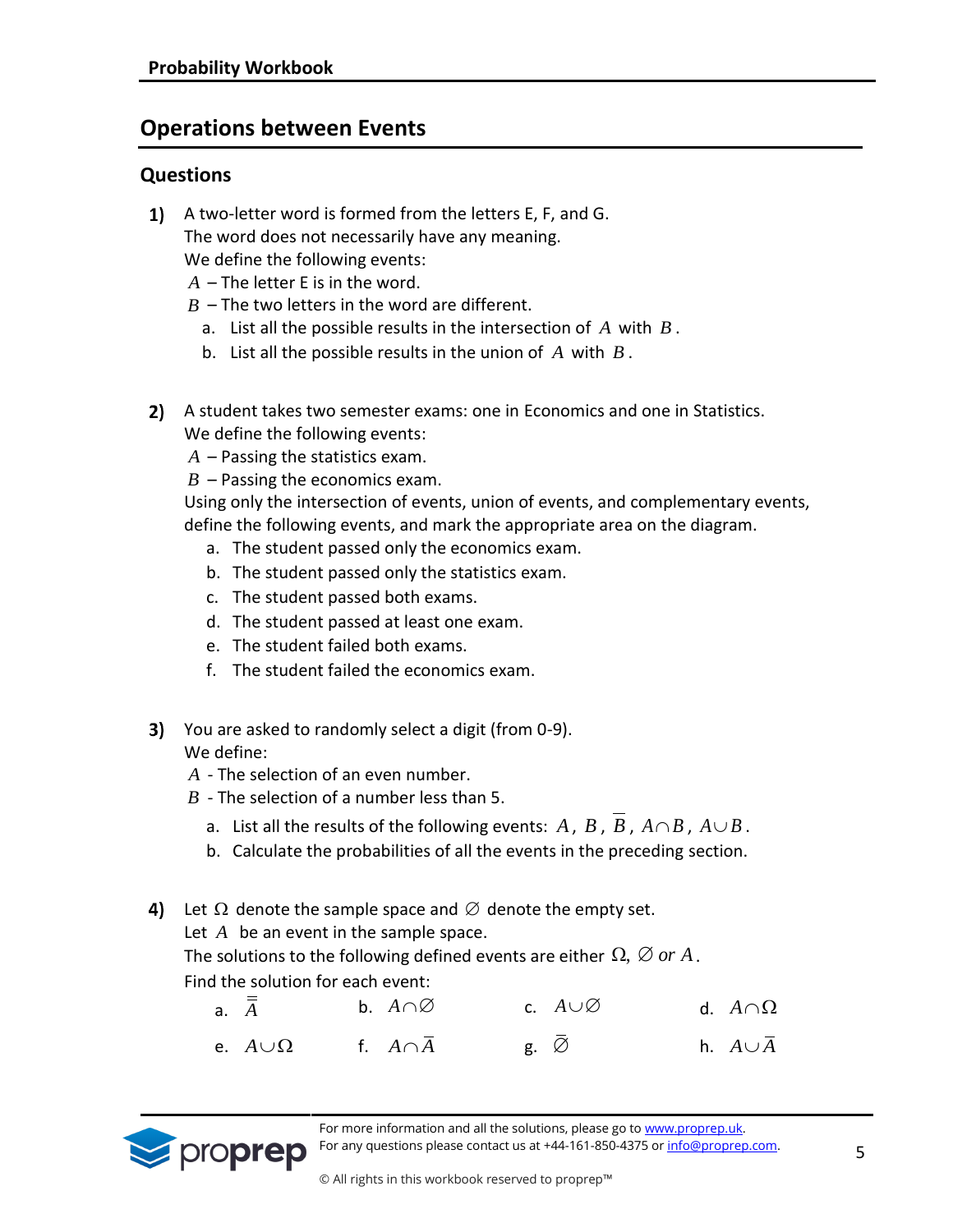5) A Persons's Height.

The following events are defined:

- *A* A person's height is greater than 1.7 meters.
- $B A$  person's height is less than 1.8 meters.

Calculate the following events:

| a. $A \cap B$                       |      | b. $A \cup B$ | c. $A \cap B$ |
|-------------------------------------|------|---------------|---------------|
| d. $\overline{A} \cup \overline{B}$ | e. A | $=$           |               |

**6)** Three Languages.

We define the following events:

- *A* A person speaks Chinese.
- *B* A person speaks French.
- $C A$  person speaks English.

Write the following events using the intersection, union and complementary operators:

- a. A person speaks all three languages.
- b. A person speaks only Chinese.
- c. A person speaks at least one language.
- d. A person does not speak English.
- e. A person speaks exactly two languages.
- Two political parties are running in the election the "Blues" and the "Greys". The probability of the "Blue" Party passing the voting threshold is 0.08. The probability of the "Grey" Party passing the voting threshold is 0.20 . The chances that neither will pass the threshold is 76% .
	- a. What is the probability of at least one of the parties passing the threshold?
	- b. What is the probability of both parties passing the threshold?
	- c. What is the probability of only the "Grey" party passing the threshold?
- 8) Employees and Graduates.

40% of all the employees at work are men, 20% are university graduates, and 10% are female university graduates.

- a. What proportion of the employees are male university graduates?
- b. What proportion of employees are either males or university graduates?
- c. What proportion of the workers are female non-university graduates?

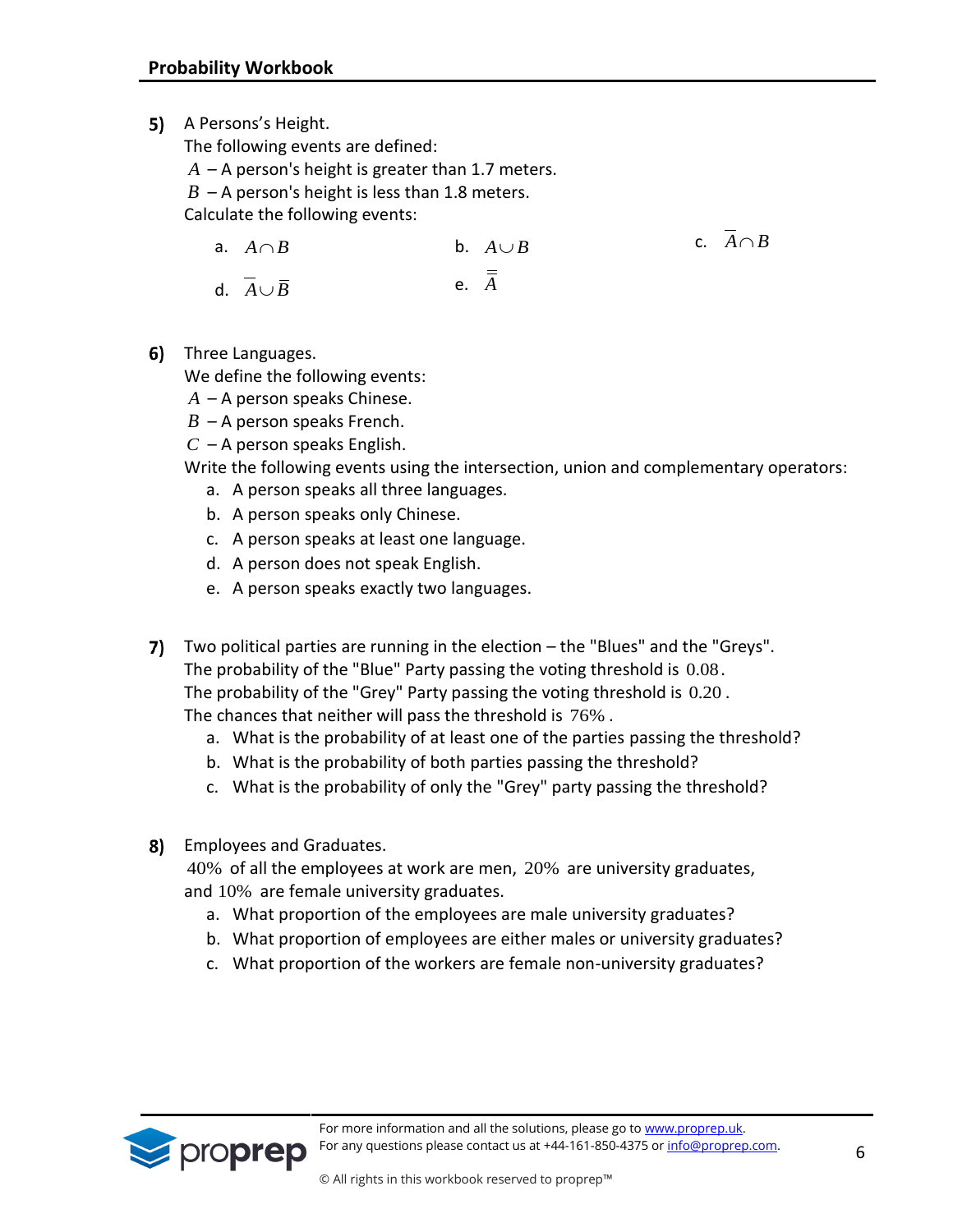- The chances of share  $A$  rising on a given day are  $0.5$ , and the chances of share  $B$  rising on a given day are  $0.4$  . The chances of at least one share rising on a given day are  $0.7$ . Calculate the following probabilities for these two shares on a given day:
	- a. Both shares rise.
	- b. Neither share rises.
	- c. Only share A rises.
- 10) A pair of dice, one red and one black, is thrown. We define the following events:
	- *A* The red die is 4 and the black die is 2.
	- $B$  The sum of the two dice is 6.
	- *C* The product of the two dice is 10.
		- a. Are  $A$  and  $B$  mutually exclusive events?
		- b. Is event  $A$  a subset of event  $B$ ?
		- c. Are  $A$  and  $C$  mutually exclusive events?
		- d. Are  $A$  and  $C$  complementary events?
- The following probabilities are known for events  $A$  and  $B$ :

$$
P(A)=0.6
$$
,  $P(B)=0.3$ ,  $P(\overline{A} \cap \overline{B})=0.1$ 

- Are  $A$  and  $B$  mutually exclusive events?
- Calculate:  $P\bigl(A \cap B\bigr)$ .
- 12) A coin is tossed twice. We define the following events:
	- *A* The first toss is heads.
	- $B A t$  least one of the two tosses is heads.

Which of the following statements is correct?

- a.  $A$  and  $B$  are mutually exclusive events.
- b.  $A$  and  $B$  are complementary events.
- c.  $A$  is a subset of  $B$ .
- d. *B* is a subset of *A* .
- 13) A lottery is held with 100 tickets being sold. Three of the tickets are for a vacation, two are for computers, and the rest are empty. A person randomly buys one ticket.
	- a. What are the chances of winning a vacation or a computer? Are these mutually exclusive events?
	- b. What is the probability of not winning a prize?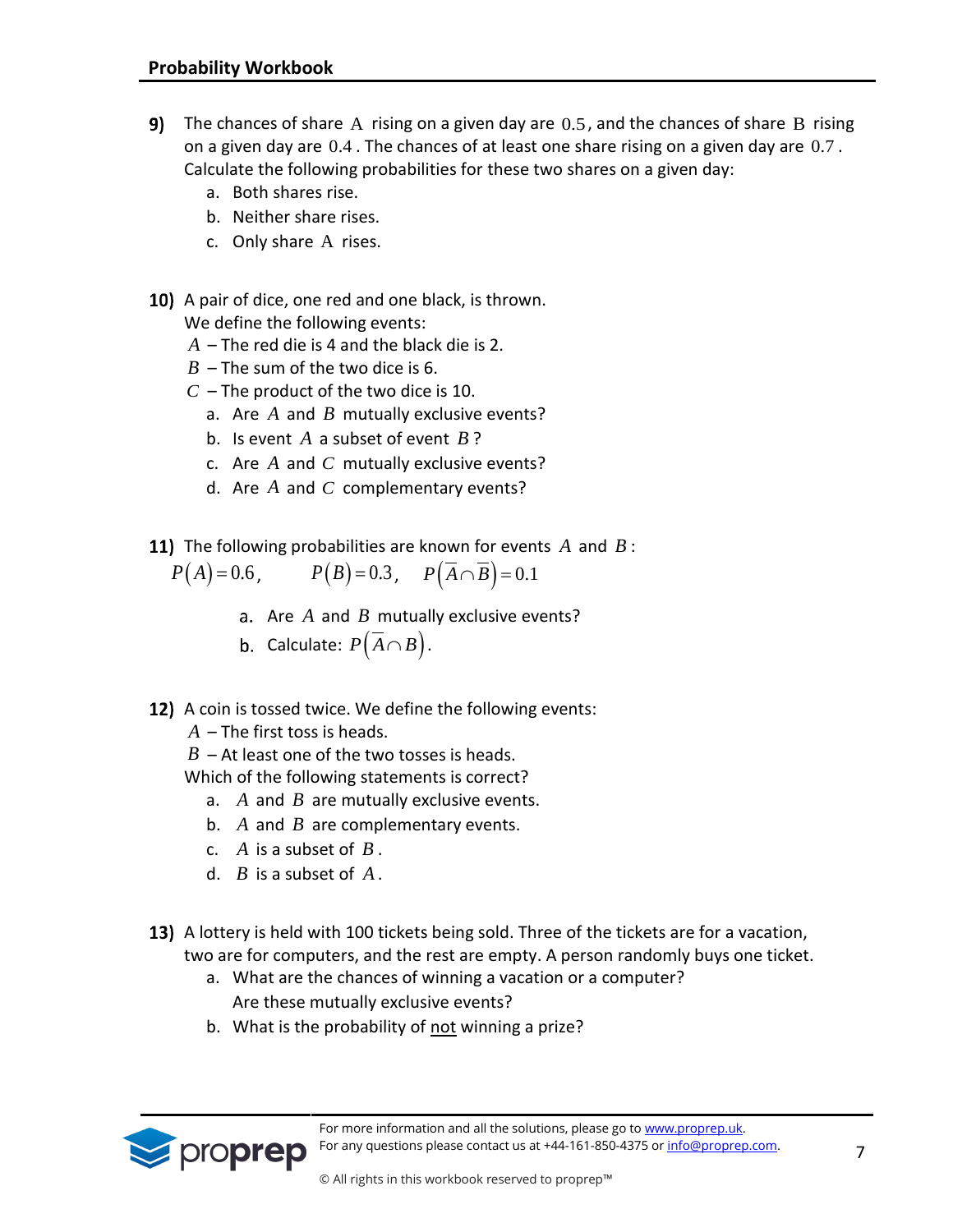- Consider the following givens:  $P(A) = 0.3$ ,  $P(B) = 0.25$ ,  $P(A \cup B) = 0.49$ .
	- a. Calculate:  $P(A\!\cap\!B)$ .
	- b. Are  $A$  and  $B$  mutually exclusive events?
	- c. What is the probability of only  $A$  or only  $B$  occurring?
- *A* and *B* are mutually exclusive events. A and *B* are mutually exclusive events.<br>Assume that:  $2P(B \cap \overline{A}) = P(A \cap \overline{B}) = P(\overline{A} \cap \overline{B})$ .

What are the chances of event  $A$  and what is the probability of event  $B$ ?

16) Determine which of the following assertions are correct:

a. 
$$
A \cap B = B \cap A
$$
  
b.  $A \cup B = A \cap B$   
c.  $A \cap B \cap C = A \cap B \cap (C \cup B)$   
d.  $A \cap B \cap C = \overline{A} \cup \overline{B} \cup \overline{C}$ 

Let  $A$  and  $B$  be events in a sample space.

Let *A* and *B* be events in a sample

- a. Is it possible that  $P(A \cup B) = 0.4$ ?
- b. Is it possible that  $P(A \cup B) = 0.6$ ?
- c. If A and B are mutually exclusive events, what is  $P(A \cup B)$ ?
- d. If  $B$  is a subset of  $A$  , what is  $P(A \cup B)$ ?
- 18) Bank Accounts.

30% of the people in a community have accounts at Bank A, 28% have accounts at Bank B, and 15% have accounts at Bank C. 6% of the people have accounts at both Bank A and Bank B, 5% have accounts at both Bank A and Bank C, and 4% have accounts at both Bank B and Bank C. 1% of the people have accounts at all three banks.

- a. What proportion of the adults have an account only at Bank B?
- b. What is the probability of a given person having accounts at Bank A and Bank B, but not at Bank C.
- c. What is the probability of a given person having accounts at Bank A or Bank C, but not at Bank B?
- d. What proportion of people have accounts at only one bank?
- e. What proportion of people have accounts at only two banks?
- f. What is the probability of an adult having an account at none of these three banks?
- g. What proportion of people have an account in at least one of the banks?

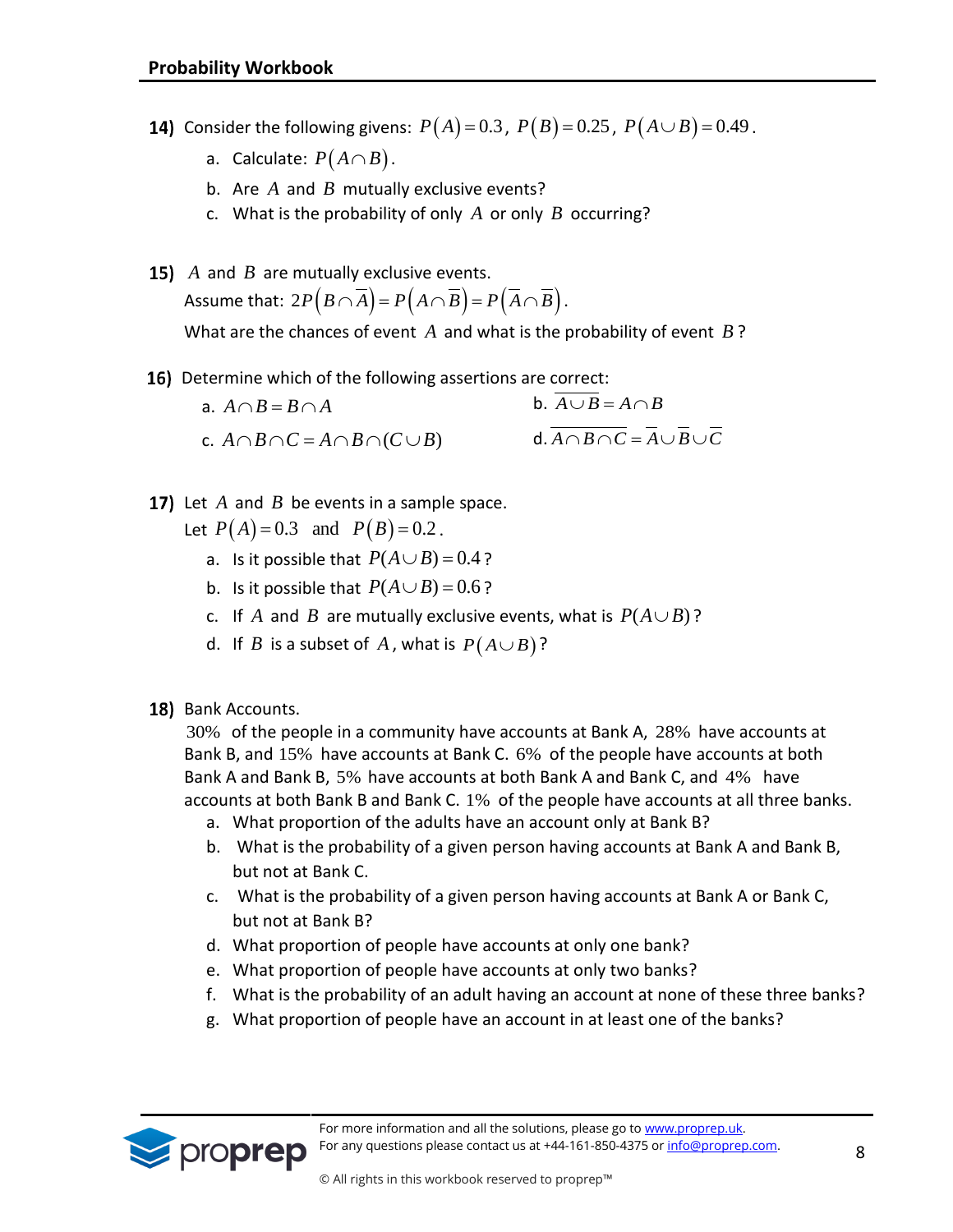- 19) A company published the following information about people over 21: 40% of the people have a Visa card, 52% have a Master card, 20% have an American-Express card, 15% have both a Visa card and a Master card, 8% have both a Master-card and an American Express card, and 7% have both a Visa card and an American Express card. 13% have none of these three cards.
	- a. What proportion of people have all three cards?
	- b. What proportion of people have both a Master card and a Visa card, but not an American Express card?
	- c. What proportion of people have only one of the three cards?
- Prove:  $P(\overline{A} \cap \overline{B}) = 1 P(A) + P(A \cap B)$  .
- *A* and *B* are events in the sample space. Is it correct to say that the chances of exactly one event occurring are *P*(*A*) + *P*(*B*) – 2*P*(*A* $\cap$ *B*)?